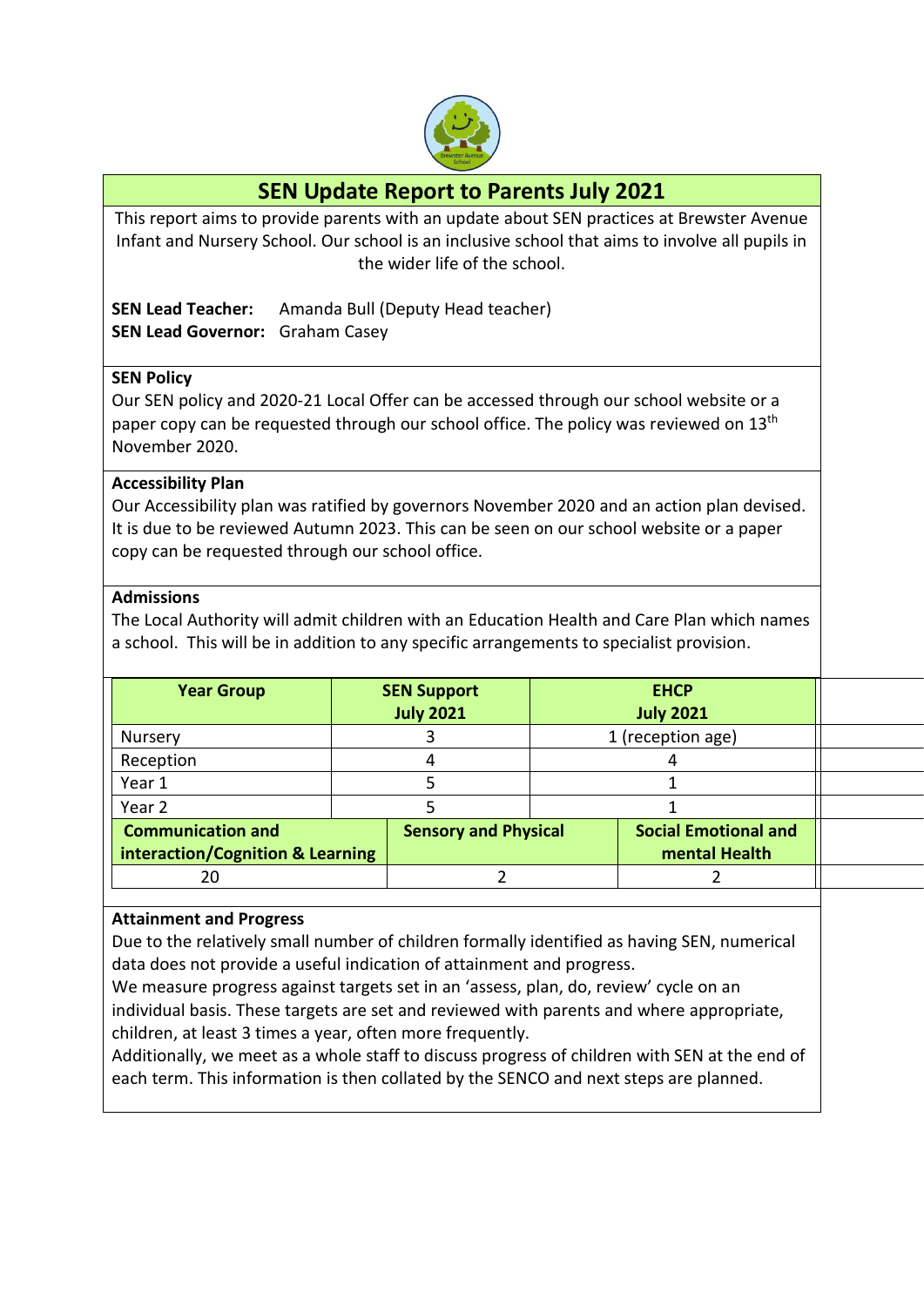

# **Interventions**

In addition to quality first teaching from their class teacher, children with SEN continue to be supported in a number of ways, including:

- 1-1 targeted support
- Small group interventions
- Programmes of need provided by external professionals
- Daily sensory circuit
- Social skills groups
- Music therapy
- Access to the sensory room

## **Pupil Involvement**

Where possible, children are involved in setting and reviewing their targets. Where appropriate, they also contribute to their reviews, often using PECs.

## **Parental Involvement**

The support of parents is greatly valued. Parents are invited to set and review targets and plans termly with the SENCo, class teachers and teaching assistants.

Annual reviews for children with Education Health Care plans involve external agencies as well and are led by the SENCo or Local Authority SEN team.

Home/School books are used for daily communication as appropriate.

Parents are able to talk to key staff at the beginning and end of the school day.

This report has been produced in consultation with parents.

We work with "Family Voice" a charity who support families of children with SEN.

#### **Governor Involvement**

Graham Casey meets with Amanda Bull. During his visits to school he:

- Reviewed attainment and progress
- Discussed impact of new initiatives
- Reviewed individual case studies
- Met children and observes them learning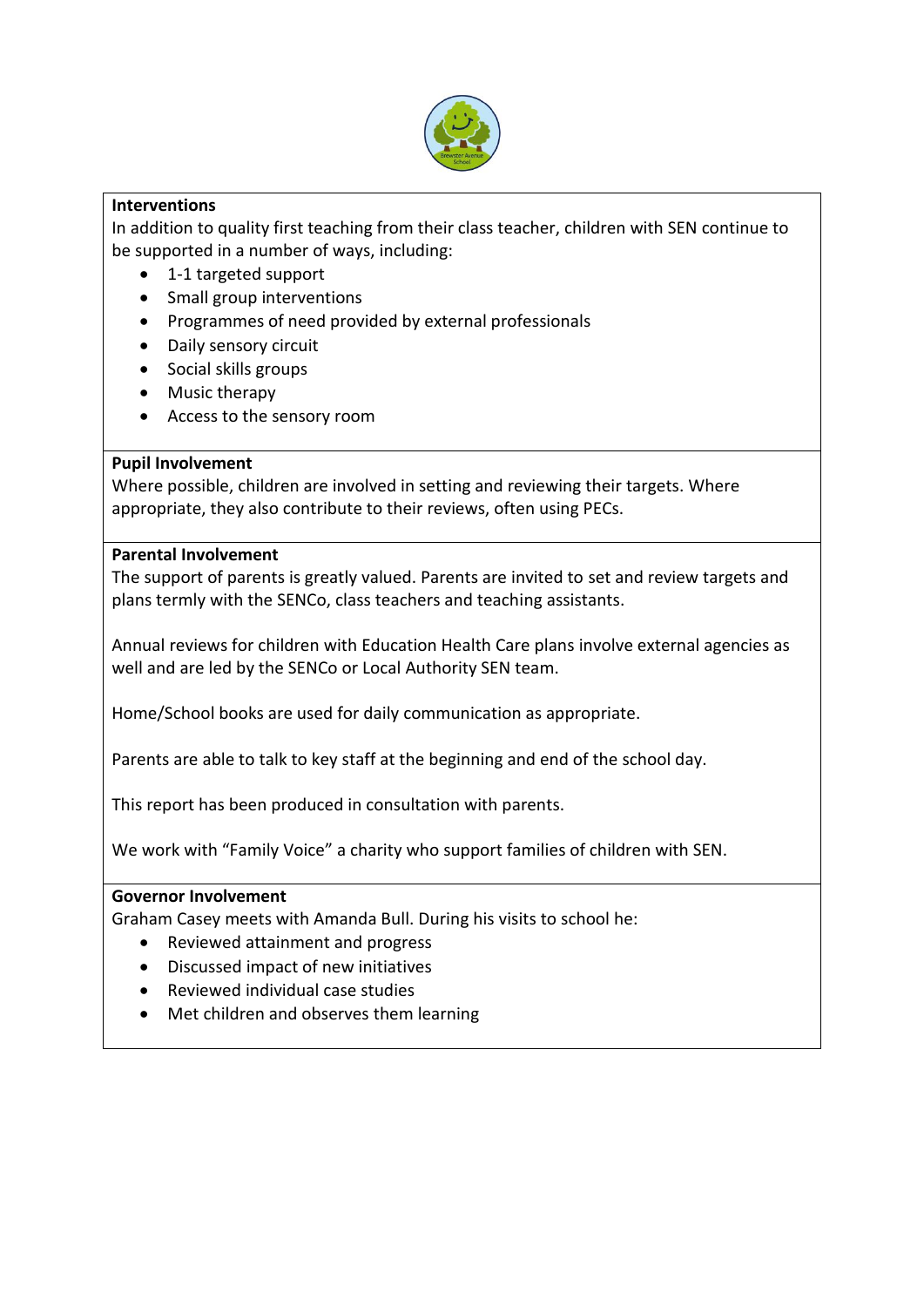

# **Multi-Agency Support**

Throughout the year the following professionals have supported pupils with special educational needs in the school:

- Educational Psychologist
- CAMHs
- Speech and Language Therapist
- Autism Outreach Teacher
- School Nurse
- Occupational Therapist
- Social Workers
- **•** Sensory Impairment Service
- Emotional Health and Wellbeing service.

#### **Covid-19**

All children with EHCPs were offered full time places during lockdown 3 (January-March 2021). 3 attended throughout, 2 attended partially and 2 stayed at home. Individually tailored home learning was sent to those children with SEN learning at home. Additional online or telephone sessions were also offered.

### **Transition Arrangements**

We work closely with the neighbouring preschools, our feeder junior school and other local receiving primary schools to ensure that there was a smooth transition for all our children with SEN. This included extra visits to the school for individual children, key staff visiting and observing children in current provision and visual aids such as photobooks and social stories. This year we also had a dedicated transition officer from the SEND team and support from Autism Outreach.

#### **Attendance**

| <b>Group</b> | <b>Autumn</b> | <b>Spring</b> | <b>Summer</b> |
|--------------|---------------|---------------|---------------|
| <b>EHCP</b>  | 94%           |               | 89%           |
| SEN Support  | 96%           |               | 90%           |
| Whole        | 96%           |               | 94%           |
| School       |               |               |               |